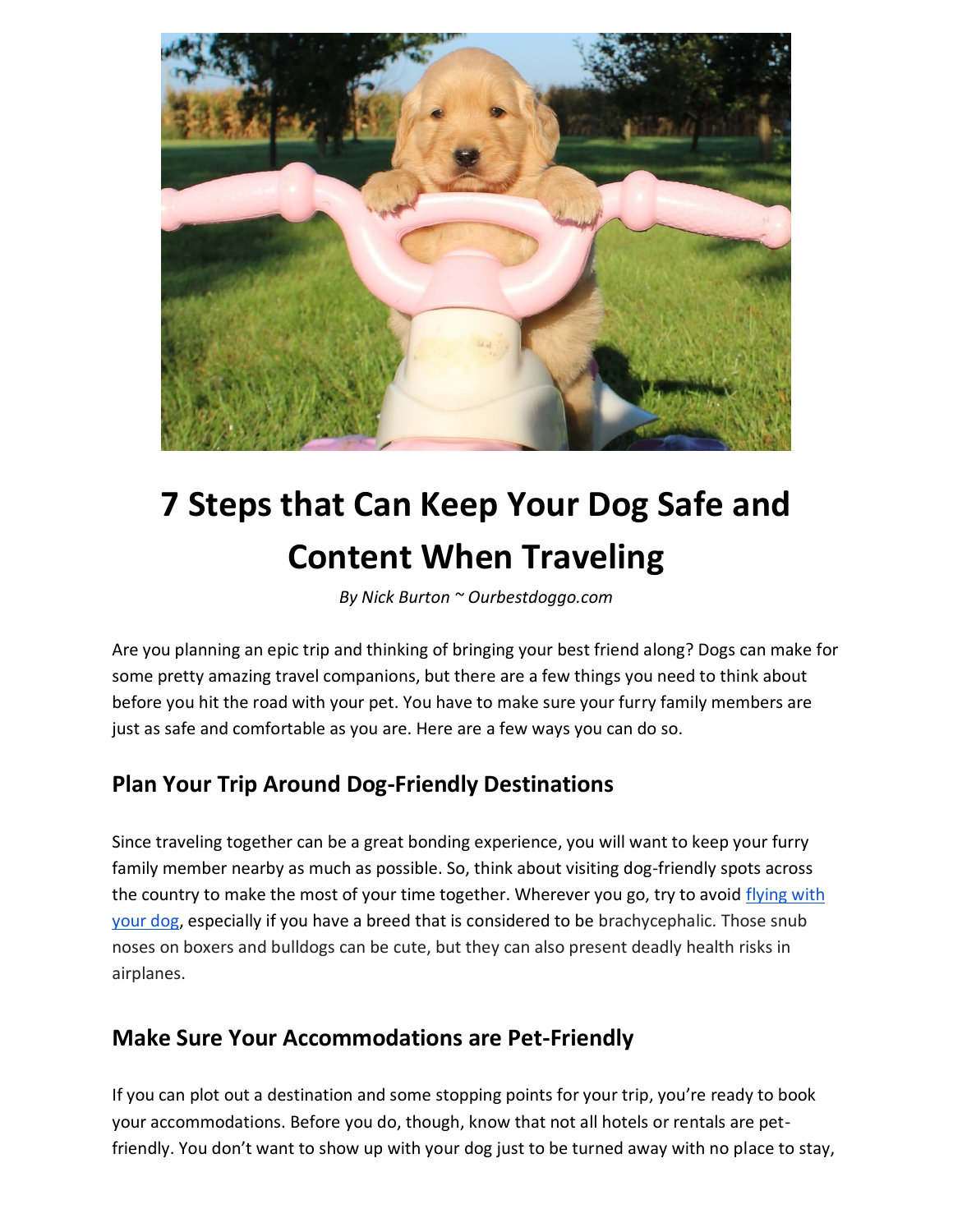so make sure you research dog-friendly accommodations before you book. There are some boutique hotels and AirBnBs that allow pets, but if you plan on traveling frequently, know that [these chain hotels](https://www.bustle.com/p/15-affordable-pet-friendly-hotels-in-the-us-that-will-welcome-your-furry-friend-10145322) will be your best bet. La Quinta, Courtyard Marriott, and Hyatt all mention pet-friendly policies for their hotels. Different locations may have different pet policies, however, or they may not allow dogs at all. Call to confirm policies ahead of time so you can make sure your best friend will be welcome.

## **Arrange for Care When You Must Leave Him During Your Trip**

Even if your dog travels with you, there might be times when he has to stay in your hotel room or rental alone. This can be problematic for a dog who is already anxious. Before you head out, [look online](https://citypetsitters.com/how-to-find-a-pet-sitter-online/) for pet sitters that live in your vacation destination. A small sitting fee may save you from a huge bill for damage [caused by a nervous dog.](http://www.pethealthnetwork.com/dog-health/dog-behavior/why-my-dog-destroying-my-house)

#### **Take Time to Practice Travel Basics with Your Pup**

If you want your dog to learn to love taking adventure with you, you need to take steps to calm his travel anxiety. As with any training, taking things slow is always best for your pup. Begin by getting your dog to voluntarily get into your car, and then offer incentives to make the car more exciting. You may need to hang out in the driveway at first, but eventually, your pup will be ready to actually hit the road. In addition to anxiety training, it's also crucial for your dog to know [basic obedience commands.](https://www.canidae.com/blog/2017/09/6-benefits-of-obedience-training-for-dogs/) Proper obedience training will make it easier to take your dog to public spaces and will make the experience safer for everyone. You can work on training yourself or enroll in a training class to get your pup ready for travel.

#### **Include a Few Park and Potty Stops on Your Route**

If you do decide to go over some training points with your dog, make sure meeting other dogs and people is one of them. That's because you will want to provide your dog an opportunity to run and play, if for no other reason than to burn off excess energy. [Local dog parks](https://www.bringfido.com/sitemap/attraction/) can be great for that. If you are planning a long road trip, make sure you keep your eye out for rest stops so you can pull over and give your dog a bathroom break as well as fresh water.

#### **Try to Pack Your Dog's Leash, Bowls and Food Last**

This is a tiny tip that will save you a lot of headache on your travels with your dog. Whether you are driving or flying, you are likely going to be exhausted when you get to your final destination. You also may have some stops you need to make along the way, so the last thing you want is to